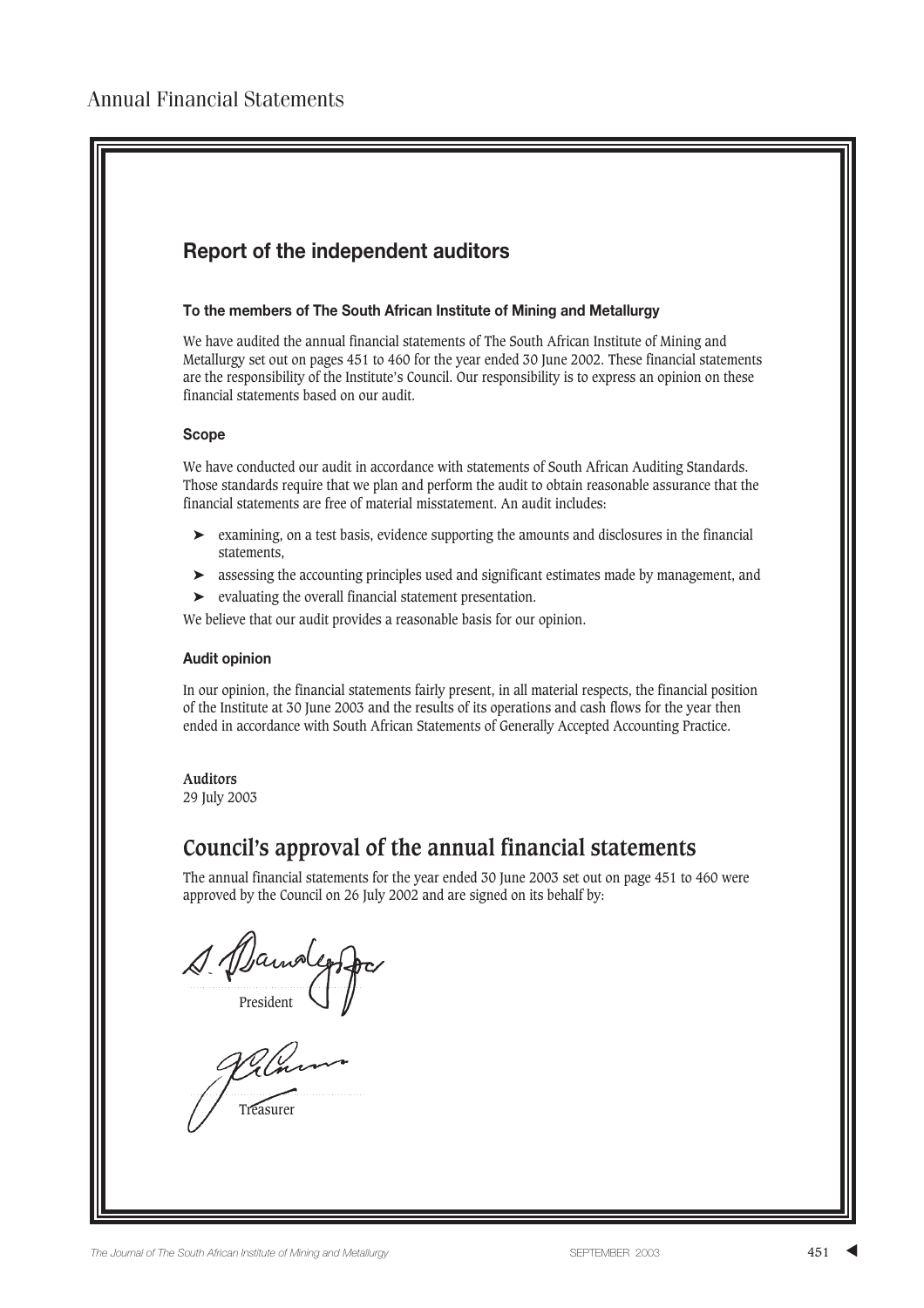# **The South African Institute of Mining and Metallurgy**

### **Balance sheet**

*at 30 June 2003*

|                                                     | Note                        | 2003<br>$\mathbf R$ | 2002<br>$\mathbb{R}$ |
|-----------------------------------------------------|-----------------------------|---------------------|----------------------|
| <b>Assets</b>                                       |                             |                     |                      |
| Non-current assets                                  |                             | 2 426 560           | 2 760 736            |
| Furniture and equipment                             | $\mathcal Z$                | 218 967             | 72 179               |
| Listed investments                                  | $\mathcal{J}_{\mathcal{J}}$ | 2 147 593           | 2 628 557            |
| Loan                                                | $\overline{4}$              | 60 000              | 60 000               |
| <b>Current assets</b>                               |                             | 4 824 262           | 1 686 713            |
| Inventories                                         |                             | 8                   | 8                    |
| Accounts receivable and prepayments less provisions |                             | 1951384             | 916 758              |
| Deposits                                            |                             | 2 100               | 3 6 3 0              |
| Cash and cash equivalents                           | $\overline{5}$              | 2 870 770           | 766 317              |
| <b>Total assets</b>                                 |                             | 7 250 822           | 4 447 449            |
| <b>Equity and liabilities</b>                       |                             |                     |                      |
| <b>Funds and reserves</b>                           |                             | 3 982 633           | 3 409 933            |
| Funds                                               | 6                           | 2 5 24 1 26         | 1 926 296            |
| Retained surplus                                    |                             | 1 458 507           | 1 483 637            |
| <b>Current liabilities</b>                          |                             |                     |                      |
| Accounts payable and provisions                     |                             | 3 268 189           | 1 037 516            |
| Total equity and liabilities                        |                             | 7 250 822           | 4 447 449            |
|                                                     |                             |                     |                      |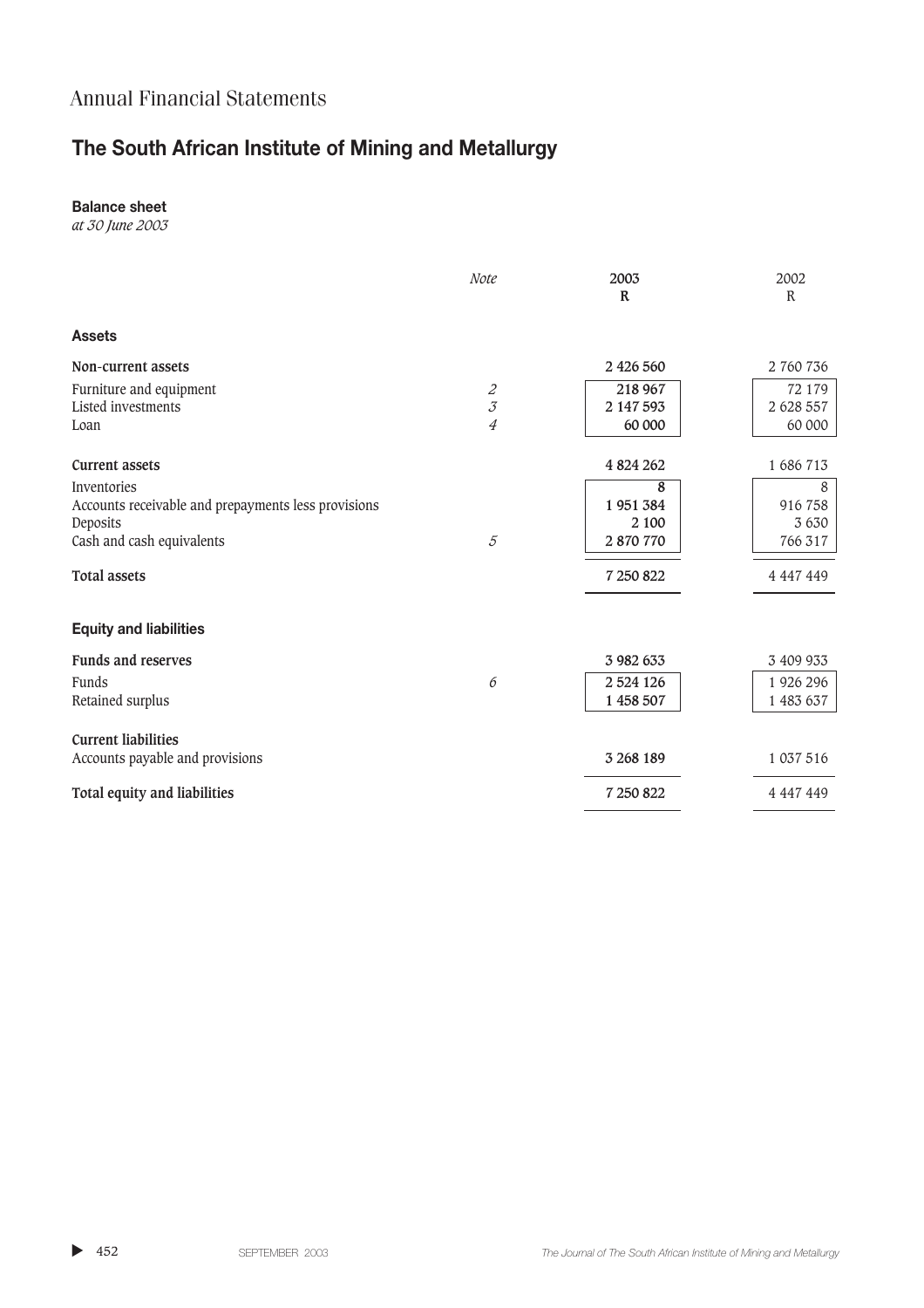# **The South African Institute of Mining and Metallurgy**

### **Statement of changes in equity**

*for the year ended 30 June 2003*

|                          | Note | <b>Funds</b><br>R | Retained<br>surplus<br>R | Total<br>$\mathbb{R}$ |
|--------------------------|------|-------------------|--------------------------|-----------------------|
| Balance at 1 July 2001   |      | 475 153           | 1 326 856                | 1802009               |
| Net awards and expenses  |      | (48 857)          |                          | (48857)               |
| Net surplus for the year |      |                   | 1 656 781                | 1656781               |
| Transfers to funds       |      | 1 500 000         | (1500000)                |                       |
| Balance at 30 June 2002  |      | 1926 296          | 1 483 637                | 3 409 933             |
| Net awards and expenses  |      | (2170)            |                          | (2170)                |
| Net surplus for the year |      |                   | 574 870                  | 574 870               |
| Transfers to funds       |      | 600 000           | (600000)                 |                       |
| Balance at 30 June 2003  |      | 2 5 24 1 26       | 1 458 507                | 3 982 633             |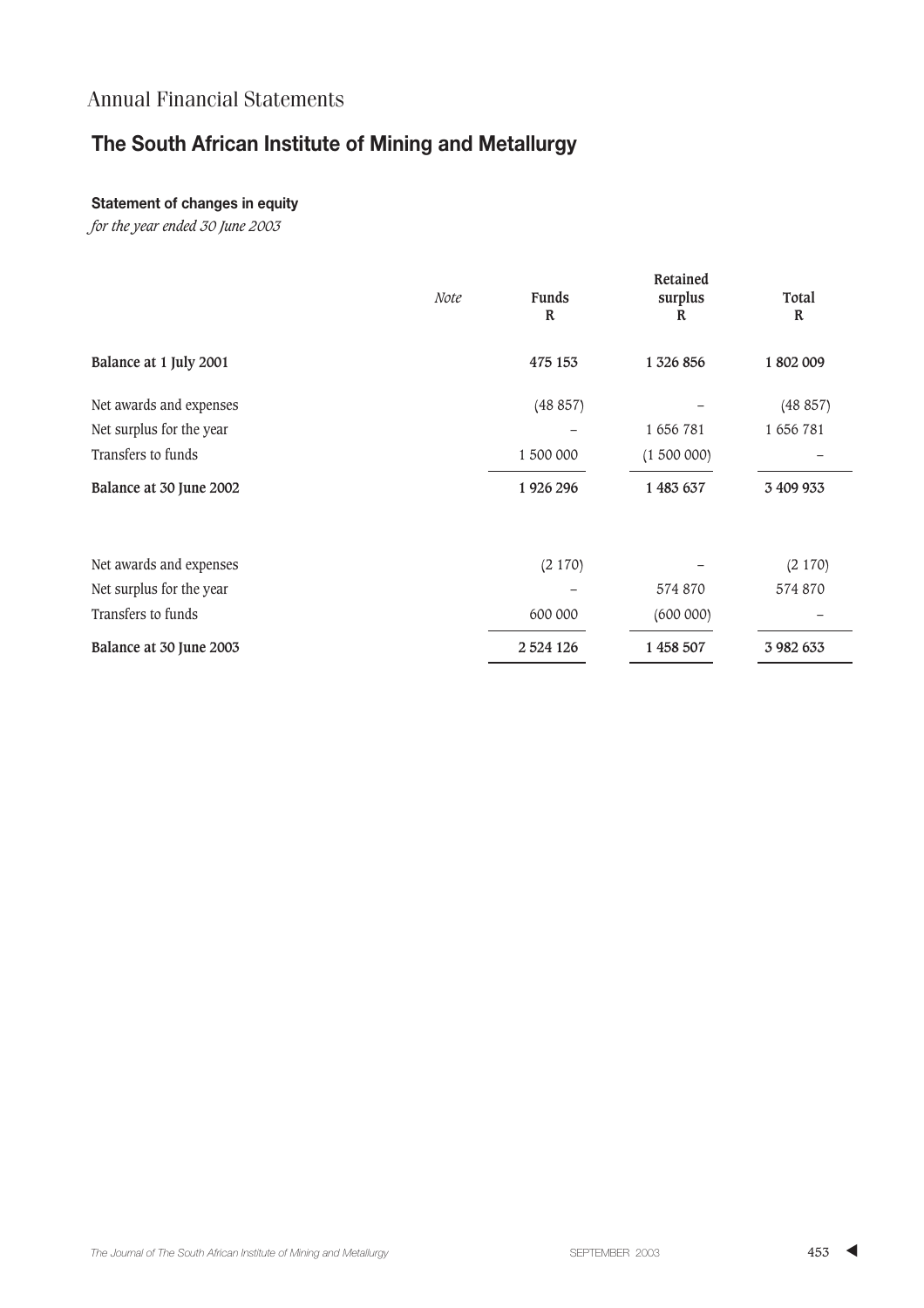# **The South African Institute of Mining and Metallurgy**

#### **Income and expenditure account**

*for the year ended 30 June 2003*

|                          | <i>Note</i> | 2003<br>R | 2002<br>$\mathbb R$ |
|--------------------------|-------------|-----------|---------------------|
| Income                   | 7           | 2 840 900 | 2 729 641           |
| Expenditure              | 8           | 2 266 030 | 1 072 860           |
| Net surplus for the year |             | 574 870   | 1 656 781           |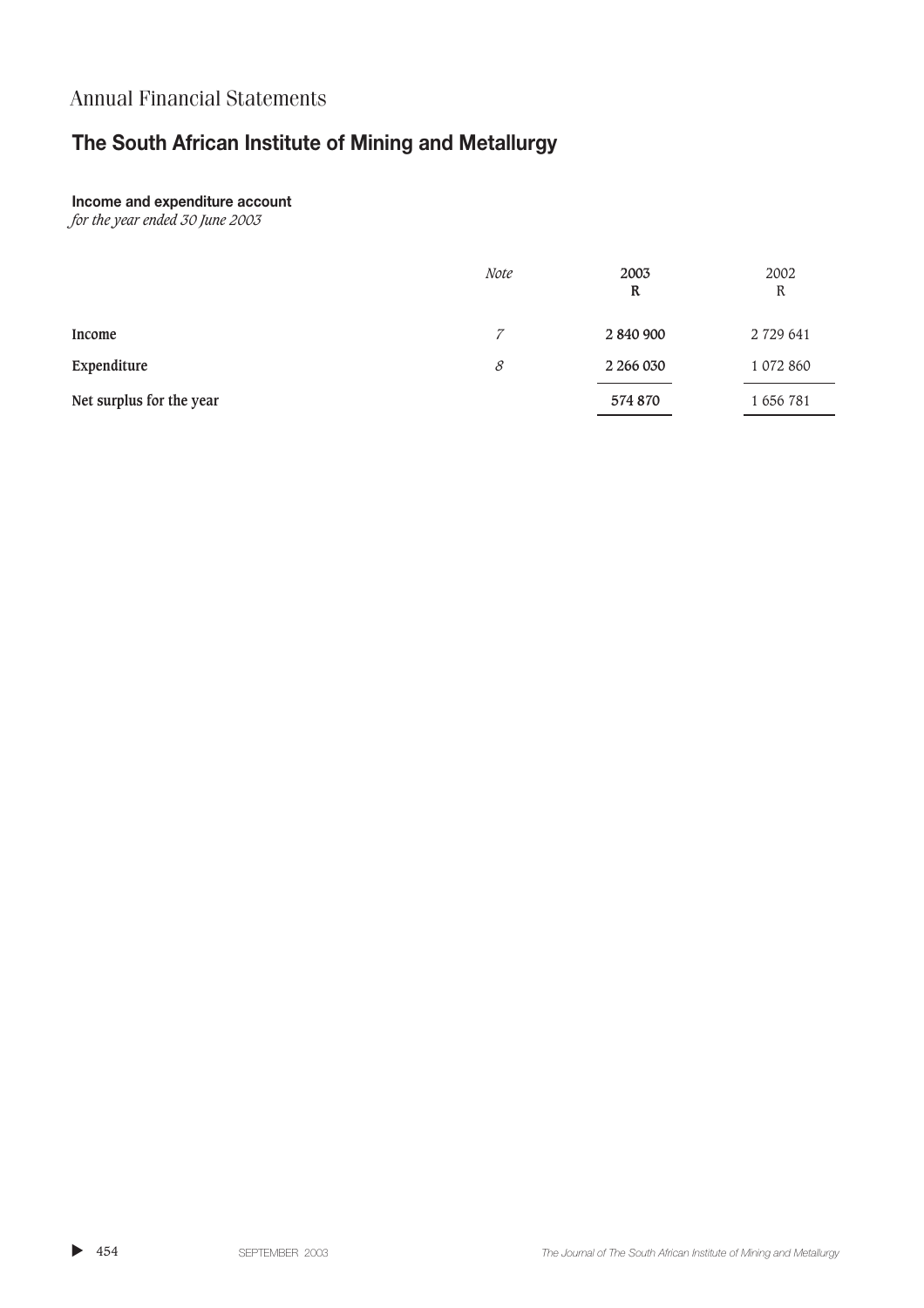# **The South African Institute of Mining and Metallurgy**

#### **Cash flow statement**

*for the year ended 30 June 2003*

|                                                                                                                                                    | 2003<br>R                                 | 2002<br>R                                  |
|----------------------------------------------------------------------------------------------------------------------------------------------------|-------------------------------------------|--------------------------------------------|
| Net surplus for the year                                                                                                                           | 574 870                                   | 1 656 781                                  |
| Adjustments for:<br>- revaluation of investments<br>- depreciation<br>- (surplus)/loss on sale of investments<br>- interest and dividends received | 469 787<br>110 149<br>(4425)<br>(263 204) | (151 288)<br>17 433<br>33 3 24<br>(164953) |
| Cash outflows from operations before working capital changes                                                                                       | 887177                                    | 1 391 297                                  |
| Working capital changes<br>(Increase)/decrease in accounts receivable and prepayments<br>Decrease in deposits                                      | 1 197 578<br>(1034626)<br>1530            | 368 519<br>82 257                          |
| Increase in accounts payable and provisions                                                                                                        | 2 230 673                                 | 286 262                                    |
| Cash generated by operations                                                                                                                       | 2 084 755                                 | 1759816                                    |
| Interest and dividends received                                                                                                                    | 263 204                                   | 164 953                                    |
| Net cash inflow from operating activities                                                                                                          | 2 347 959                                 | 1924769                                    |
| Cash flow from investing activities                                                                                                                | (241336)                                  | (1431813)                                  |
| Acquisition of furniture and equipment<br>Acquisition of computer equipment<br>Net disposal/(acquisition) of investments                           | (75110)<br>(181 828)<br>15 602            | $(32\ 241)$<br>(1399572)                   |
|                                                                                                                                                    | 2 106 623                                 | 492 956                                    |
| Cash flow from funds activities                                                                                                                    |                                           |                                            |
| Net awards and expenses                                                                                                                            | (2170)                                    | (48857)                                    |
| Net increase in cash and cash equivalents                                                                                                          | 2 104 453                                 | 444 099                                    |
| Cash and cash equivalents at beginning of year                                                                                                     | 766 317                                   | 322 218                                    |
| Cash and cash equivalents at end of year                                                                                                           | 2 870 770                                 | 766 317                                    |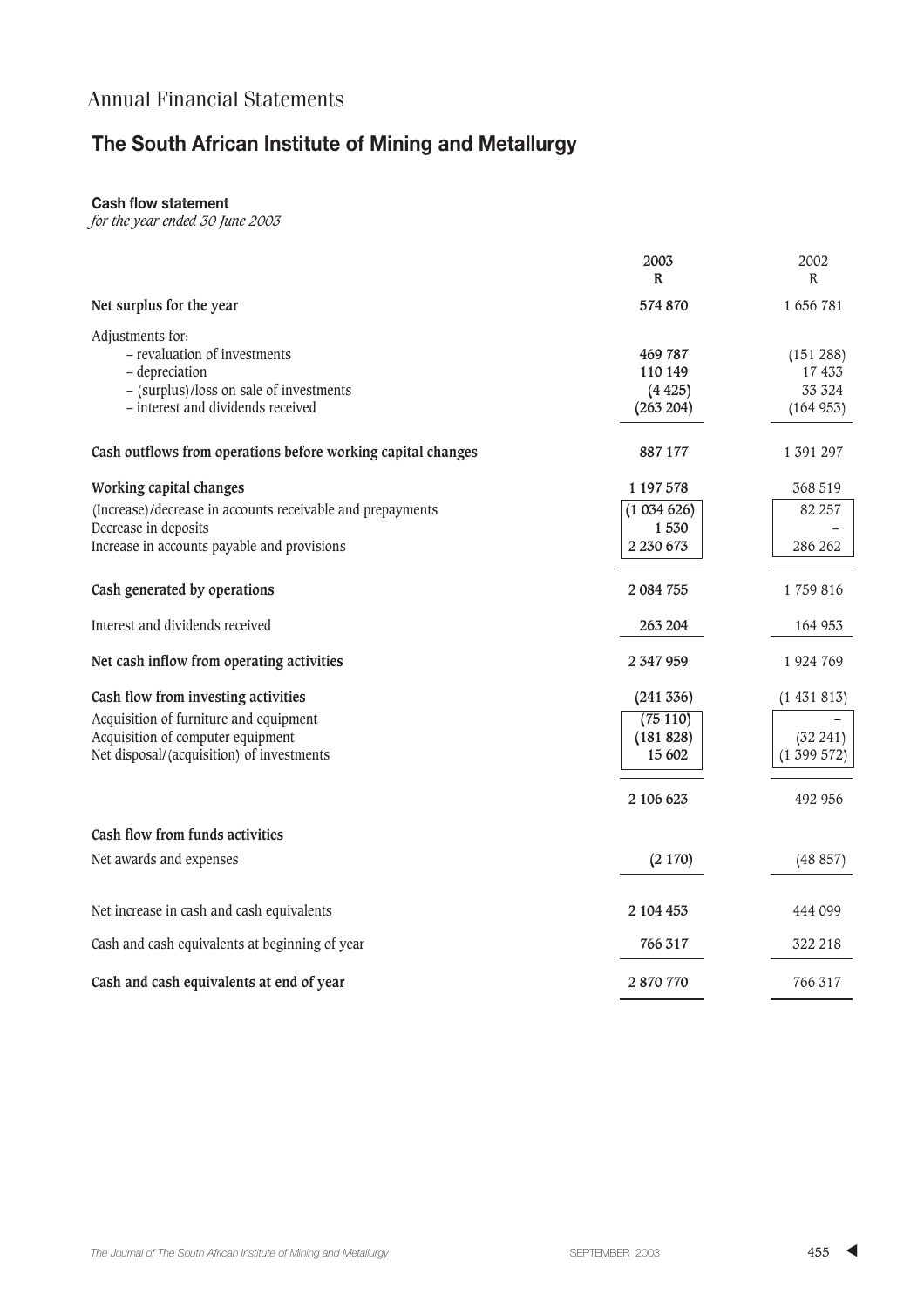# **The South African Institute of Mining and Metallurgy**

### **Notes to the annual financial statements**

*for the year ended 30 June 2003*

### **1. Accounting policies**

The financial statements have been prepared in accordance with the historical cost convention and incorporate the following principal accounting bases and presentation which are the same as those adopted for the previous year.

### 1.1 Inventories

The inventories of publications are held and sold by the Institute for its own account and on behalf of its publishing partners who have underwritten some of the publications. The inventories are reflected in the financial statements at nominal value.

1.2 Listed investments

Listed investments, classified as 'available for sale financial assets', are initially carried at cost. Subsequent to initial recognition they are carried at their market value calculated by reference to stock exchange quoted selling prices at the close of business on the balance sheet date.

#### 1.3 Fixed assets and depreciation

Furniture and equipment are depreciated over their estimated useful lives. Medals, plaques, dies, and banners are recorded at a nominal value.

1.4 Investment income

Dividends are recognised when the right to receive payment is established.

1.5 Cash and cash equivalents

For the purpose of the cash flow statement, cash and cash equivalents comprise cash on hand, deposits held on call with banks, and investments in money market instruments, net of bank overdrafts.

1.6 Retirement benefits

The Institute contributes to a defined contribution plan. Contributions to defined contribution funds are charged against income as incurred.

1.7 Provisions

Provisions are recognised when the Institute has a present legal or constructive obligation as a result of a past event, for which it is probable that an outflow of economic benefits will occur and a reliable estimate can be made of the amount of the obligation. Where the effect of discounting is material, provisions are discounted. The discount rate used is the pre-tax rate that reflects current market interest assessment of the time value of money, and, where appropriate, the risks specific to the liability.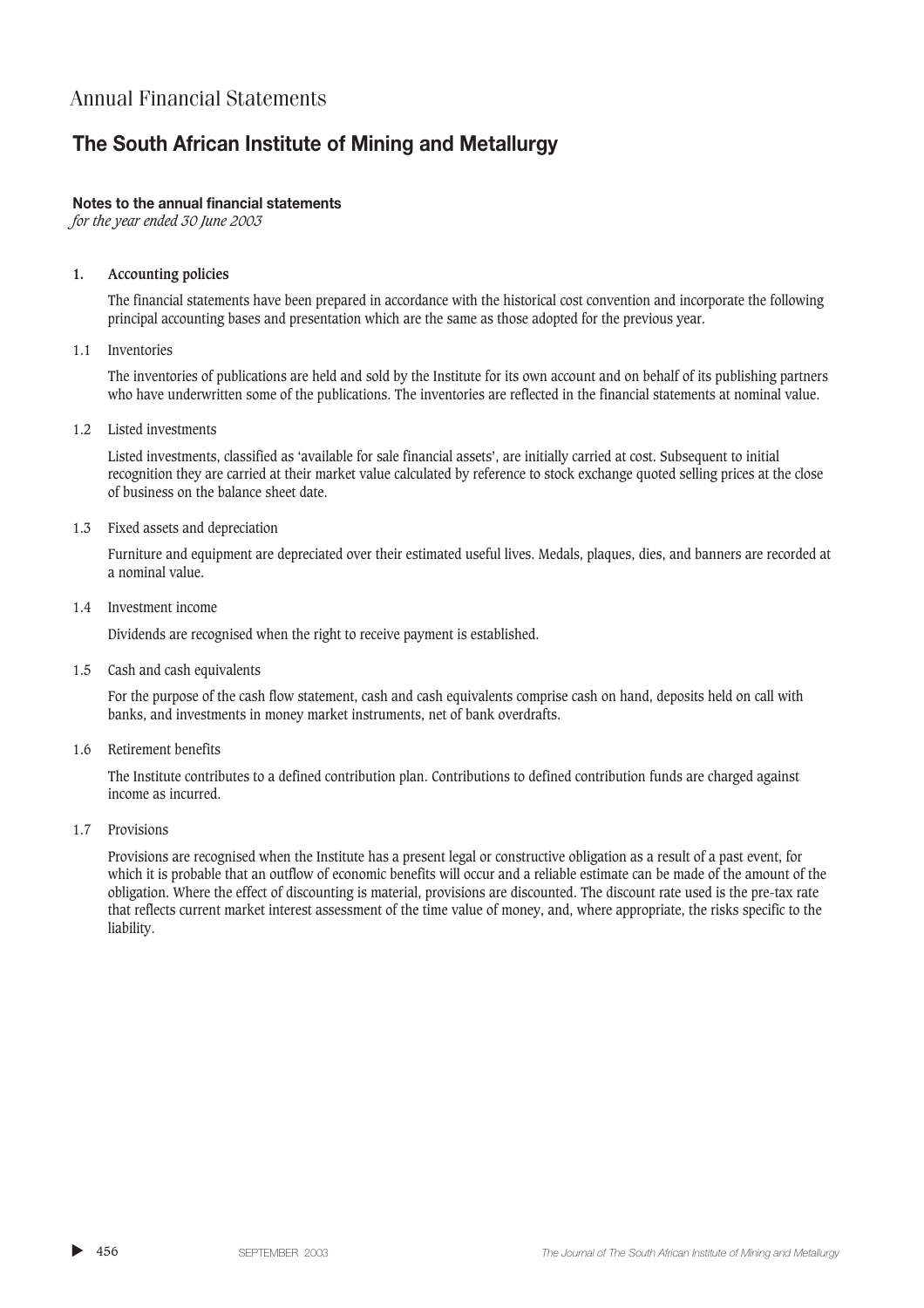# **The South African Institute of Mining and Metallurgy**

### **Notes to the annual financial statements**

*for the year ended 30 June 2003 (continued)*

|    |                                                                                                                                                                                                                           |                                | 2003                         | 2002                     |
|----|---------------------------------------------------------------------------------------------------------------------------------------------------------------------------------------------------------------------------|--------------------------------|------------------------------|--------------------------|
| 2. | Furniture and equipment                                                                                                                                                                                                   |                                | $\mathbb{R}$                 | $\mathbb R$              |
|    | Cost<br>Furniture and fittings<br>Computer equipment                                                                                                                                                                      |                                | 194 604<br>403 524           | 119 493<br>221 697       |
|    |                                                                                                                                                                                                                           |                                | 598 128                      | 341 190                  |
|    | Accumulated depreciation                                                                                                                                                                                                  |                                |                              |                          |
|    | Furniture and fittings<br>Computer equipment                                                                                                                                                                              |                                | 133 436<br>245 725           | 109 215<br>159 796       |
|    |                                                                                                                                                                                                                           |                                | 379 161                      | 269 011                  |
|    | Net book value                                                                                                                                                                                                            |                                | 218 967                      | 72 179                   |
|    |                                                                                                                                                                                                                           | Furniture<br>and fittings<br>R | Computer<br>equipment<br>R   | Total<br>$\mathbb R$     |
|    | Opening net book value<br>Additions                                                                                                                                                                                       | 10 278<br>75 110               | 61 901<br>181 827            | 72 179<br>256 937        |
|    | Disposals<br>Depreciation                                                                                                                                                                                                 | (24 221)                       | (85928)                      | (110149)                 |
|    |                                                                                                                                                                                                                           | 61 167                         | 157800                       | 218 967                  |
|    |                                                                                                                                                                                                                           |                                | 2003<br>$\mathbb R$          | 2002<br>${\mathbf R}$    |
| 3. | <b>Listed investments</b>                                                                                                                                                                                                 |                                |                              |                          |
|    | Investments at cost at beginning of year<br>Net purchases/(sales) of investments                                                                                                                                          |                                | 2582814<br>(20 494)          | 1 216 564<br>1 366 250   |
|    | Investments at cost at end of year                                                                                                                                                                                        |                                | 2 562 320                    | 2 582 814                |
|    | Investments at market value                                                                                                                                                                                               |                                | 2 147 593                    | 2 628 557                |
| 4. | Loan                                                                                                                                                                                                                      |                                |                              |                          |
|    | The interest-free loan is to the Western Cape Branch, of the<br>SAIMM. The financing is for a conference to be held in 2003,<br>after which the loan will be repaid and a portion of<br>the surplus distributed to SAIMM. |                                |                              |                          |
| 5. | Cash and cash equivalents                                                                                                                                                                                                 |                                |                              |                          |
|    | Current account<br>Call account<br>Cash on hand                                                                                                                                                                           |                                | 123 377<br>2 743 893<br>3500 | 20 189<br>745 538<br>590 |
|    | Total                                                                                                                                                                                                                     |                                | 2 870 770                    | 766 317                  |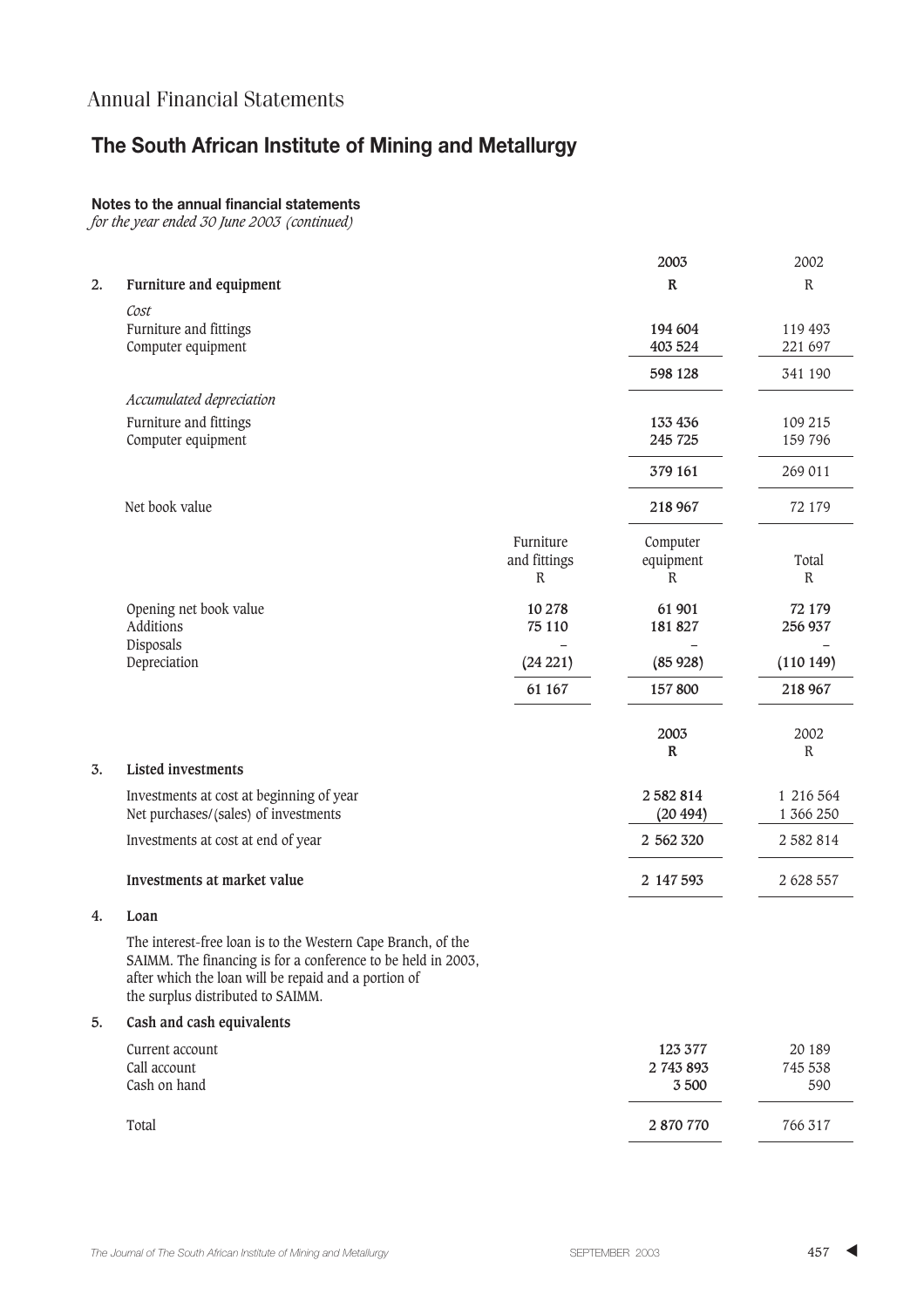# **The South African Institute of Mining and Metallurgy**

### **Notes to the annual financial statements**

*for the year ended 30 June 2003 (continued)*

|     |                                                                     | 2003         | 2002               |
|-----|---------------------------------------------------------------------|--------------|--------------------|
| 6.  | <b>Funds</b>                                                        | $\mathbb{R}$ | $\mathbb{R}$       |
|     |                                                                     |              |                    |
| 6.1 | Prof. R.E. Robinson Fund                                            |              |                    |
|     | - balance at beginning of year<br>- transfer from retained surplus  | 520 622      | 120 000<br>400 000 |
|     |                                                                     |              |                    |
|     |                                                                     | 520 622      | 520 622            |
|     | 6.2 Brigadier Stokes Memorial Fund                                  |              |                    |
|     | - balance at beginning of year                                      | 113 633      | 96 659             |
|     | - awards and expenses                                               | (17598)      | (33 026)           |
|     | - transfer from retained surplus                                    |              | 50 000             |
|     |                                                                     | 96 035       | 113 633            |
|     |                                                                     |              |                    |
|     | 6.3 PWJ van Rensburg Fund<br>- balance at beginning and end of year | 1 149 778    | 153 778            |
|     | - Funding-J. Crossland Education Maths and Science                  |              | (4000)             |
|     | - transfer from retained income                                     |              | 1 000 000          |
|     | - awards and expenses                                               | (2500)       |                    |
|     |                                                                     | 1 147 278    | 1 149 778          |
|     |                                                                     |              |                    |
| 6.4 | MacArthur Forrest Memorial Fund<br>- balance at beginning of year   | 86 920       | 65 889             |
|     | - awards and expenses                                               | (33157)      | (28970)            |
|     | - transfer from retained surplus                                    | 450 000      | 50 000             |
|     |                                                                     | 503 763      | 86 919             |
|     |                                                                     |              |                    |
| 6.5 | Safety in Coal Mining Award Fund                                    |              |                    |
|     | - balance at beginning of year                                      |              | 38 205             |
|     | - awards and expenses                                               |              | (38 205)           |
|     |                                                                     |              |                    |
|     |                                                                     |              |                    |
| 6.6 | SAIMM Scholarship Fund<br>- balance at beginning of year            |              |                    |
|     | - awards and expenses                                               | (12 381)     |                    |
|     | transferred from retained income                                    | 150 000      |                    |
|     |                                                                     | 137 619      |                    |
|     |                                                                     |              |                    |
| 6.7 | Gold Medal Awards-Pretoria & Wits Universities                      |              |                    |
|     | - balance at beginning of year                                      | 55 343       |                    |
|     | - donations received                                                | 140 000      | 130 000            |
|     | - awards and expenses                                               | (76534)      | (74656)            |
|     |                                                                     | 118 809      | 55 344             |
|     | Total of funds at end of year                                       | 2 5 24 1 26  | 1 926 297          |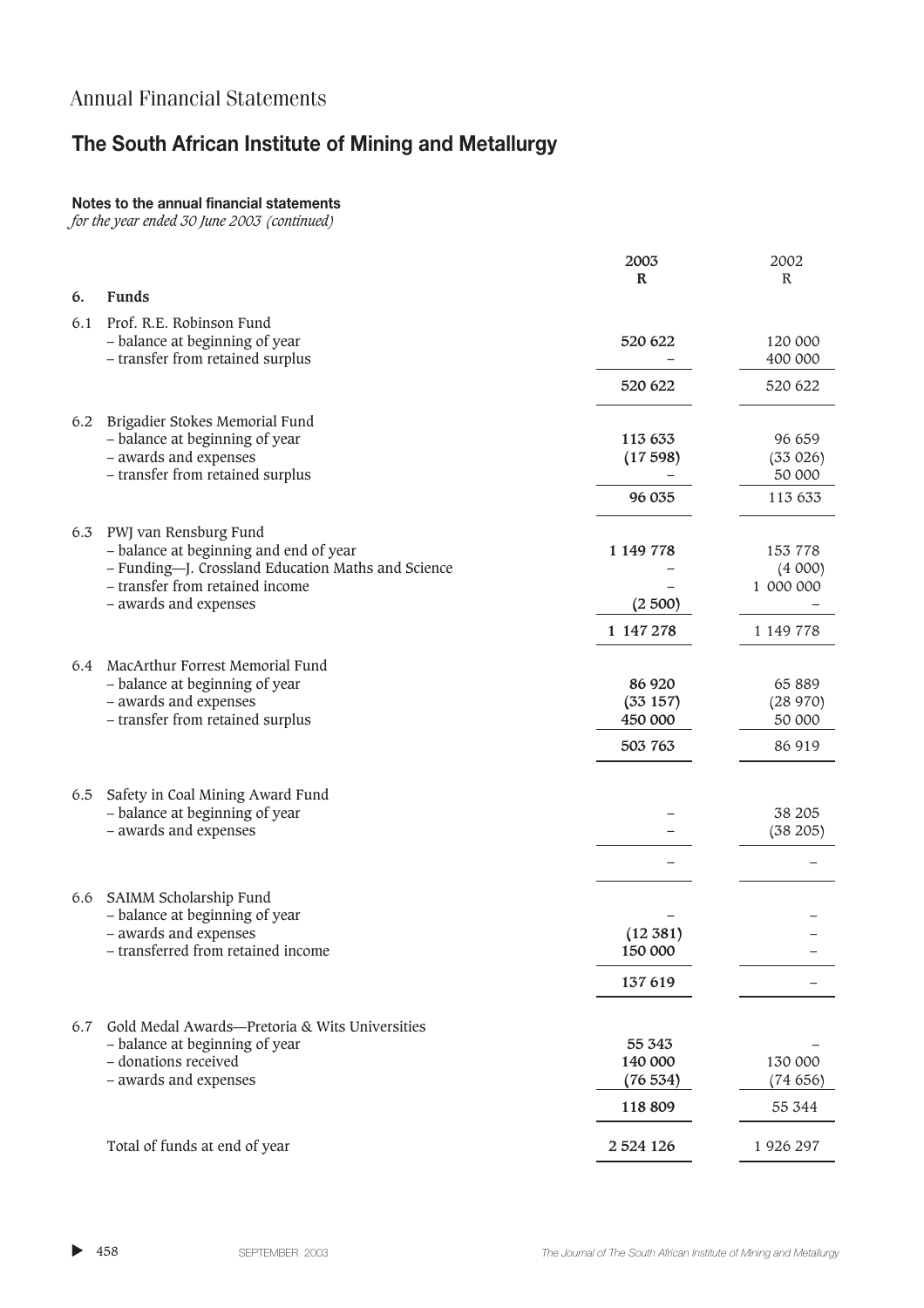# **The South African Institute of Mining and Metallurgy**

### **Notes to the annual financial statements**

*for the year ended 30 June 2003 (continued)*

|    |                                                | 2003        | 2002         |
|----|------------------------------------------------|-------------|--------------|
|    |                                                | $\mathbf R$ | $\mathbb{R}$ |
| 7. | Income comprises                               |             |              |
|    | Company affiliates subscriptions               | 275 936     | 252 632      |
|    | Membership entrance fees and subscriptions     | 800 309     | 800 508      |
|    | Conferences, colloquia and schools             | 1 344 868   | 1 508 337    |
|    | Interest and dividends received                | 263 204     | 164 953      |
|    | Revaluation of investments                     |             | 151 288      |
|    | Historical cost surplus on sale of investments | 4 4 2 5     |              |
|    | Net income from Special Publications           | 72 158      | 36 535       |
|    | Special Publication series                     |             |              |
|    | – Sales                                        | 90 827      | 62 078       |
|    | Less expenditure                               |             |              |
|    | - Expenses net of postage recoveries           | (18669)     | (25543)      |
|    |                                                | 2 840 900   | 2 9 14 2 5 3 |

|    |                                 | 2003        |              | 2002         |             |
|----|---------------------------------|-------------|--------------|--------------|-------------|
|    |                                 | $\mathbb R$ | $\mathbb{R}$ | $\mathbb{R}$ | $\mathbb R$ |
| 8. | <b>Expenditure</b> comprises    |             |              |              |             |
|    | Secretarial costs               |             | 472 987      |              | 352 220     |
|    | Institute Journal               |             | 426 431      |              | 353 567     |
|    | - Expenses                      | 1 002 127   |              | 851 310      |             |
|    | - Secretarial fee               | 86 265      |              | 94 885       |             |
|    |                                 | 1 088 392   |              | 946 195      |             |
|    | Deduct                          | 661 961     |              | 592 628      |             |
|    | - Advertising                   | 486 948     |              | 418 055      |             |
|    | – Sales                         | 175 013     |              | 174 573      |             |
|    | Administration expenditure      |             | 674 684      |              | 431 832     |
|    | Audit fee                       |             | 20 000       |              | 14 850      |
|    | Revaluation of investments      |             | 469 787      |              |             |
|    | Depreciation                    |             | 110 149      |              | 17 433      |
|    | Historical cost loss on sale of |             |              |              |             |
|    | investments                     |             |              |              | 33 3 24     |
|    | Subscriptions written off       |             | 91 992       |              | 54 24 6     |
|    |                                 |             | 2 266 030    |              | 1 257 472   |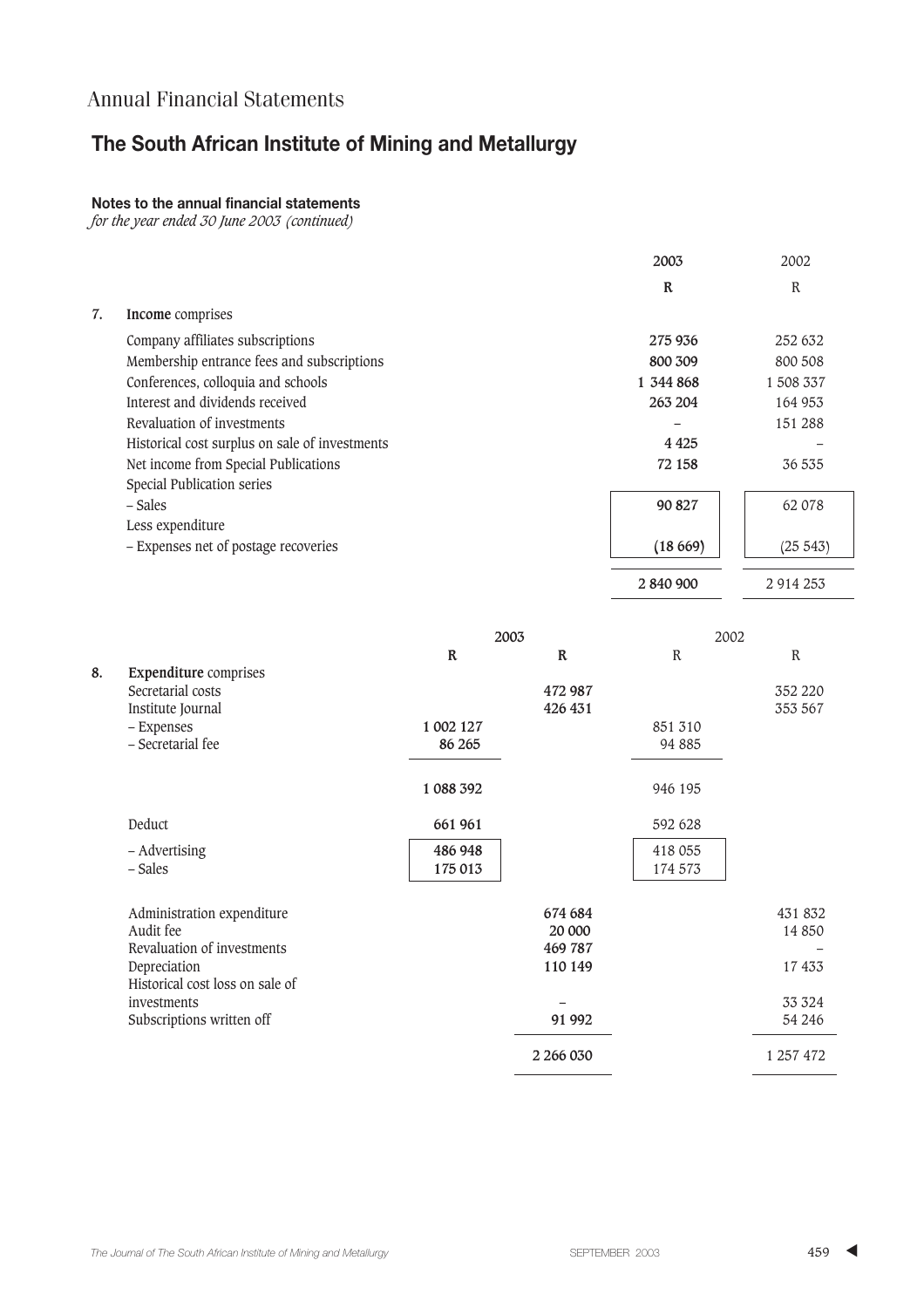# **The South African Institute of Mining and Metallurgy**

### **Notes to the annual financial statements**

*for the year ended 30 June 2003 (continued)*

### **9. Financial instruments**

The Insitute's financial instruments consist of cash and cash equivalents, accounts payable and accounts receivable, and investments in money markets and listed investments.

The carrying amounts of the following financial instruments, net of provision for losses, approximate their fair values:

### *Credit risk*

### Accounts receivable

Accounts receivable is presented net of the provision for doubtful debts. There is a higher than normal risk with respect to accounts receivable due to the nature of the receivables and relative to long credit terms.

### *Cash and cash equivalents*

The Institute's resources are placed with a high credit quality financial institution. Management has a credit policy in place and the exposure to credit risk is monitored on an ongoing basis.

#### Liquidity risks

The Institute manages liquidity risk by proper management of working capital and cash flows. Facilities are available to fund any potential shortfall in cash resources.

#### *Interest rate risk*

The Institute does not have a significant exposure to interest rate risk.

#### **10. Income tax**

The Institute is exempt from income tax in terms of Section  $10(1)(c)$ (i)(f) of the Income Tax Act.

### **11. Donations tax**

The Institute is exempt from donations tax in terms of Section 56(1)(h) of the Income Tax Act.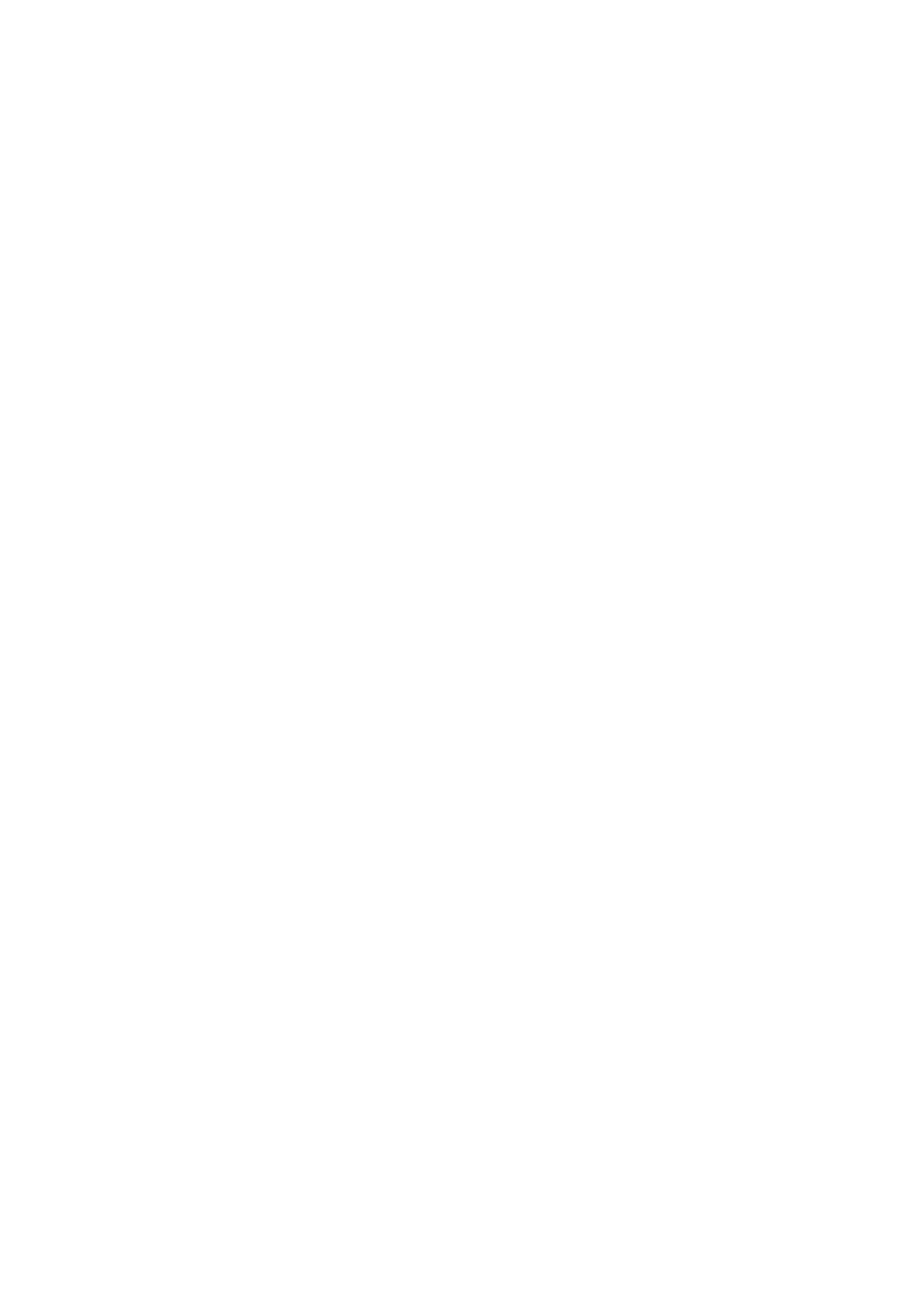# Environmental Solutions Alliance (ESA) Launch of South Africa's first environmental alliance in the mining sector\*

The MEC for Agriculture, Conservation, Environment and Land Affairs in Gauteng, Ms Mary Metcalfe, launched the first-ever environmental alliance servicing the South African mining sector on 14 August 2003.

The Environmental Solutions Alliance (ESA) combines the knowledge, skills and financial muscle of five significant players in the environmental industry, representing the fields of environmental technology, environmental consulting, environmental law, and environmental finance. The companies are Mintek, Bohlweki Environmental, IMBEWU Enviro-Legal Specialists, Old Mutual, through its Green Horizons Environmental Rehabilitation Company, and Old Mutual Specialised Finance (Omsfin).

According to Mr Rufus Maruma, chairperson of Bohkweki Environmental, ESA offers a unique combination of expertise essential for the successful planning, operation and rehabilitation of modern mining and metallurgical operations.

Mr Maruma indicated that the past few decades have seen a significant increase in the environmental awareness of national governments, industry and the public in general. A number of high profile pollution incidents and growing scientific concern over issues such as ozone depletion and climate change, have resulted in the negotiation of international treaties such as the United Nations Framework Convention on Climate Change, the Vienna Convention on Ozone Depletion, and the Basel Convention regulating the transboundary movement of hazardous waste. In addition, South Africa has a rapidly changing environmental legal regime that introduces increasingly stringent standards, making it essential for industry to operate with an environmental conscience.

International meetings like last year's World Summit on Sustainable Development and the impending World Parks Congress, on international protected areas, also serve to firmly place environmental issues on national and local agendas, and provide public platforms for environmental pressure groups to highlight their concerns.

As a result of these pressures, the beginning of the new millennium has coincided with an ever-increasing demand for responsible corporate governance. This includes 'triplebottom-line' accounting, whereby social, environmental and financial results, impacts and implications are all considered when assessing the desirability of a project or the performance of a company. Industries across the board are being forced to re-think the manner in which they operate particularly in terms of the place that industry and development occupy in society. The mining industry is no exception to these changes in the business, legal and social environment. Due to the pivotal role played by mining in the development of South Africa, our local mining industry must conduct itself in a manner that reflects the increased attention of government and civil society to environmental and social issues. An example of this is the Mineral and Petroleum Resources Development Act (No. 28 of 2002), which will soon come into operation. Some of the more significant implications of this act will be:

- ➤ To require mining companies to produce detailed environmental, social and labour management plans and to demonstrate compliance with socio-economic obligations in terms of the new Mining Charter, as preconditions to the acquisition and conversion of mining rights
- ➤ To subject mining to the full force of the requirements

for Environmental Impact Assessment, in line with the standards applies to all other industries

- ➤ To expose the directors of mining companies to potential personal liability for environmental degradation caused by mining operations over which they had authority
- To require mining companies to provide for the full cost of mine closure and the mitigation of environmental degradation caused by mining. This financial provision must be demonstrated before mining operations have begun.

The mining industry must therefore have access to new technical, environmental, social, and financial solutions to the challenges that lie ahead.

It is precisely to provide these solutions that ESA has been created. The five members of the alliance are:

- ➤ *Bohlweki Environmental*—specialist environmental consultants providing top-of-the-range services in environmental management, engineering, risk assessment, training and development
- ➤ *IMBEWU Enviro-Legal Specialists*—environmental legal specialist consultants with an intimate knowledge of the mining industry and a detailed understanding of the practical implications and the application of the evolving environmental and mining legal regimes
- ➤ *MINTEK*—specialists in mineral and metallurgical processing technology, with groundbreaking process control and optimization, waste reduction and neutralization technologies
- ➤ *Old Mutual*—through the Green Horizons Environmental Rehabilitation Company, which offers a variety of funding options for environmental rehabilitation. This will allow mining companies to maximize tax benefits for funds invested for environmental rehabilitation purposes
- ➤ *Old Mutual Specialised Finance (Omsfin)*—financial specialists in interest rate management, credit, debt origination, debt advisory services and specialized finance.

Clients will be able to access the full range of services offered individually or collectively by the members of ESA through a single point of entry. This holds important benefits for clients due to:

- ➤ the easy access offered via ESA to the expertise of acknowledged experts in four key environmental disciplines, namely consulting, law, technology and finance
- the synergies generated by companies that have. thanks to their long experience of working together, developed an intimate knowledge of the professional contrbutions that each can make to a projects and
- the cost-effectiveness of accessing a ful range of services from a single service provider.

In addition to servicing the southern African market, ESA will also be in a position to offer comprehensive advice and professional assistance to prospective international investors, who may not be familiar with local players and national and regional contexts.

In short, ESA offers integrated and holistic solutions to the environmental, social, financial and legislative challenges facing the mining industry and other industrial sectors in southern Africa. ◆

 $\blacktriangleright$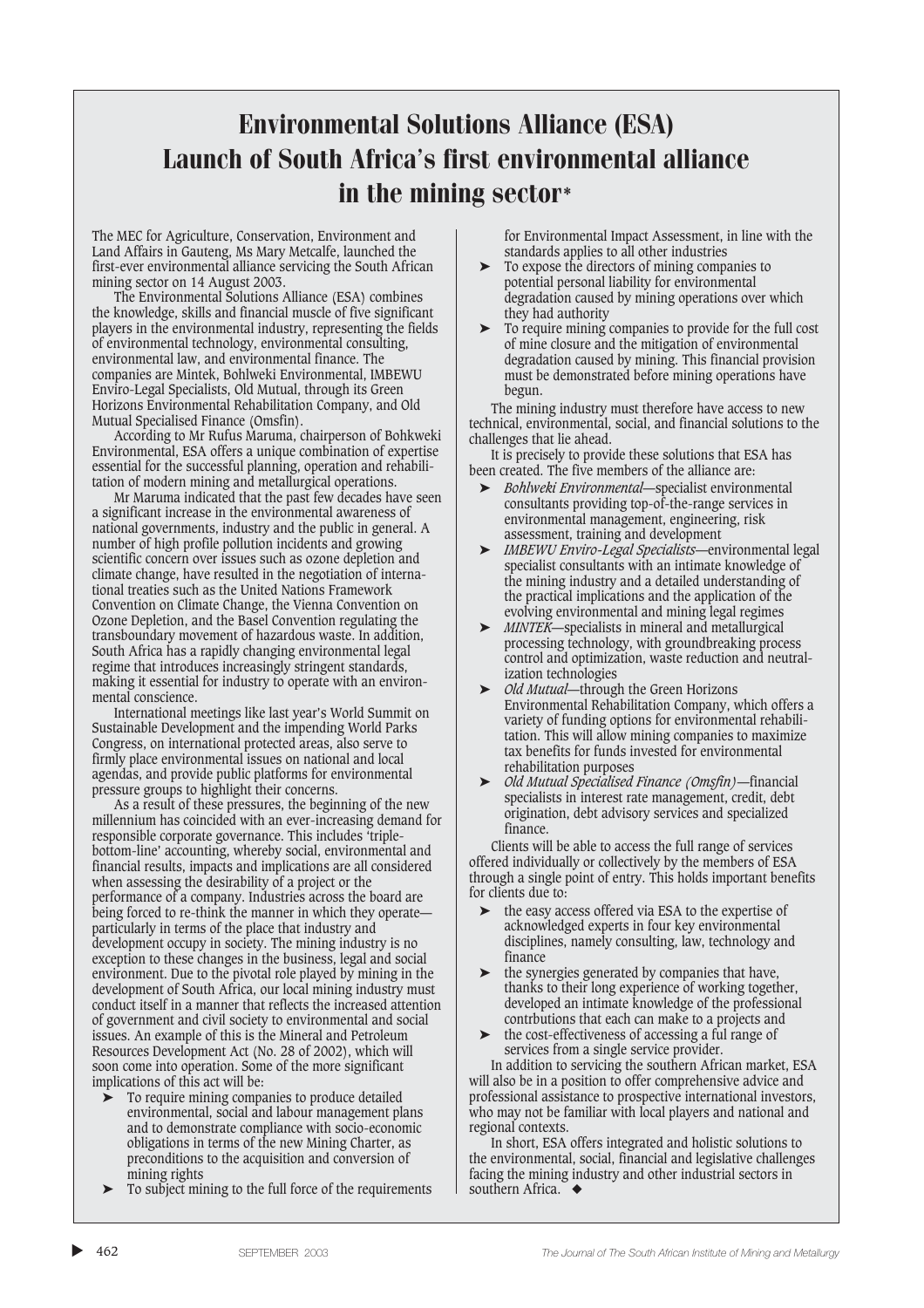# All change in aluminium industry—as Alcan launch hostile bid for Pechiney, new market report analyses supply and demand worldwide\*

A new report from market analyst Roskill says that the aluminium industry is planning 10 Mtpa of new primary capacity over the next 5 to 7 years. The *Economics of Aluminium* (8th edition) is published in the month when Alcan has launched a hostile bid for Pechiney that would, if successful, create the world's largest producer in terms of revenue.

In terms of production, Alcoa is by far the largest aluminium producer, with about 13% of world output in 2002, followed by the Russian company RusAl with 9.5%, Alcan with 8.6%, and Pechiney with about 5%.

The report says that reductions in costs, brought about by economies of scale and more efficient use of energy, are enabling aluminium producers to remain viable at lower price levels. At the same time, high-energy costs have forced older and smaller smelters, largely in the USA, to cut back or close. The increasing efficiency of the aluminium production industry is borne out by the fact that in 2003 prices are at their lowest level in constant dollar terms, yet some 10 Mtpa of new primary capacity is planned over the next 5 to 7 years.

### **Quality problems in expanding Chinese industry**

The report says that between 2000 and 2002, supply of primary aluminium grew at a 3.3% year on year average, compared with 2.2% for consumption. Much of the increase in input was in China, where year on year production increased by an average of 14.2% between 1993 and 2002. It is now the world's largest producer with, 16% of global output. The expansion of the Chinese industry was encouraged by the government to meet rising demand, which resulted in significant deficits in 1999 and 2000. However, Roskill says that, despite rising production, dependence on imported alumina continues to grow and the deficit is expected to reach 5 Mt by 2005. The Chinese alumina industry is handicapped by a lack of suitable bauxite resources, resulting in high energy consumption and poor quality alumina

High power tariffs make high production costs another problem for the Chinese aluminium industry. Although they have declined, costs in 2002 were the equivalent of \$34/MWh, considerably higher than in other countries where costs range from \$10 to \$30/MWh. Roskill says that reliability of power has improved and reported tariffs tend to be exaggerated to show higher profits for subordinate power plants, which enjoy tax concessions.

### **Efficiency boost from new technology**

Worldwide, operational efficiency in the aluminium industry

is being improved by increasing the amperage of potlines, while simultaneously reducing the operating voltage of each cell. Improved cathode and anode construction, and conversion from older Søderberg anode technology to prebaked anodes, are also reducing costs and emissions

### **Consolidations and new projects**

Consolidation of the Russian aluminium industry in 2001 produced two major groups, RusAl and Sual, operating the world's largest capacity smelters. In 2002, Norsk Hydro acquired the German company VAW, and Hydro Aluminium became the fifth largest producer of primary aluminium in the world.

According to the report, thirty-four primary aluminiumsmelting projects with a total capacity of about 7.6 Mtpa were under consideration outside China in 2003. Twelve are greenfield projects and the remainder are expansions to existing smelters. New Chinese projects add a further 3.8 Mtpa.

### **Strong demand forecast in transport sector**

The report says that world demand for aluminium is expected to grow by an average of 2.9% p.a. giving a total market of 42.2 Mt by 2008. Roskill forecasts that the transport sector will perform best, with a growth rate of 5.2% p.a. With the growth of consumerism in the highly populated countries of Asia, consumer durables are expected to show a growth rate of 3.5% p.a. On a regional basis, Roskill forecasts the Asian market to grow at 4.3% p.a., while growth in the more mature North American and Western European markets will be closer to 2% p.a.

#### **Cars to double aluminium consumption**

The unit consumption of aluminium per passenger vehicle is expected to double oer the next ten years to about 200 kg. The ease with which aluminium can be recycled is a major factor in its use in motor vehicles, as legislation requiring vehicles to be almost totally recycled has been introduced in Europe. High-speed vehicle ferries are providing one of the largest non-motor vehicle markets in the transport sector.

*The Economics of Aluminium* (8th edition 2003) is available at £1500/US\$3000/€2625 from Roskill Information Services Ltd, 27a Leopold Road, London SW19 7BB, England. Tel: +44 20 8944 0066, Fax: +44 20 8947 9568, E-mail: info@roskill.co.uk.